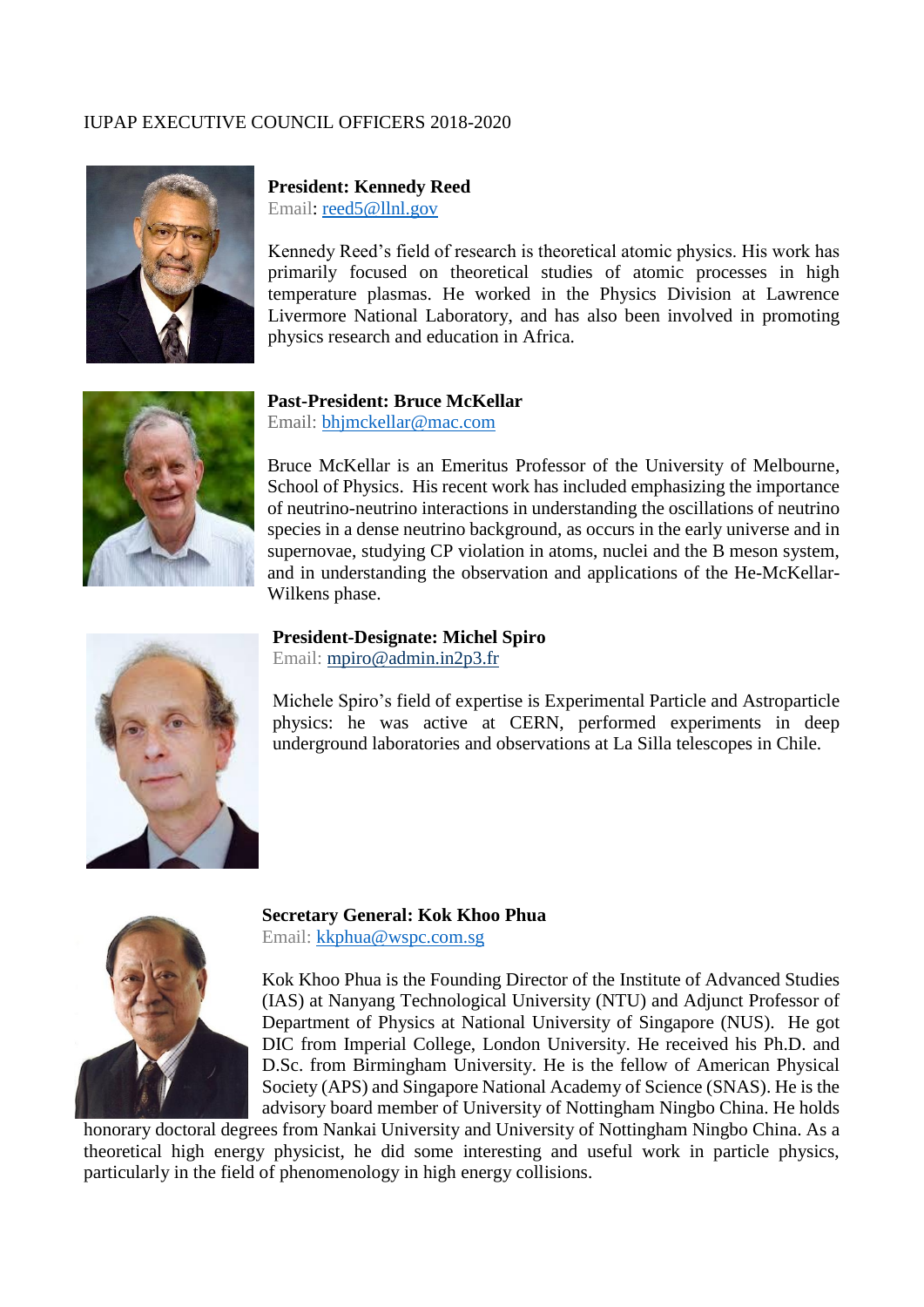## **Associate Secretary General: Rudzani Nemutudi**



Email: [rudzi@tlabs.ac.za](mailto:rudzi@tlabs.ac.za)

Rudzani Nemutudi's fields of interest include mesoscopic semiconductor devices fabricated using proximal probe microscopic techniques such as AFM (Atomic Force Microscope) and STM (Scanning Tunneling Microscope), surface science and accelerator-based ion beam analysis. He is the Deputy Director of iThemba LABS (Laboratory for Accelerator Based Sciences) in South Africa.



# **Deputy Secretary General: Kwek Leong Chuan**

Email: [cqtklc@nus.edu.sg](mailto:cqtklc@nus.edu.sg)

Leong Chuan Kwek is a Principal Investigator at the Center for Quantum Technologies, NUS since its inception and the Deputy Director at IAS at NTU, Singapore. He works on quantum information science and atomtronics and has published more than 200 refereed papers on the subject. He is an elected Fellow of the American Association for the Advancement of Science (AAAS), the Institute of Physics (UK) and the Institute of Physics (Singapore). He currently serves as the Regional Representative of Organization of Chinese Physicists and Astronomers (USA), Secretary

General for the South East Asian Theoretical Physics Association and IUPAP WG5 (Women in Physics). He is also an editorial member of the Association of Asia Pacific Physical Societies Bulletin Board. LC Kwek was a co-recipient of the Singapore National Science Award (Team) in 2006, the IPS Premier Research award (2006) and the IPS President Medal (2016). He was the Fujitsu Visiting Professor at the University of Cambridge in 2004 and the former President of the Institute of Physics Singapore [IPS] (2008-2012). He is currently the President of the Asian Physics Olympiad and a steering committee member of the Asia Pacific Conference of Young Scientists.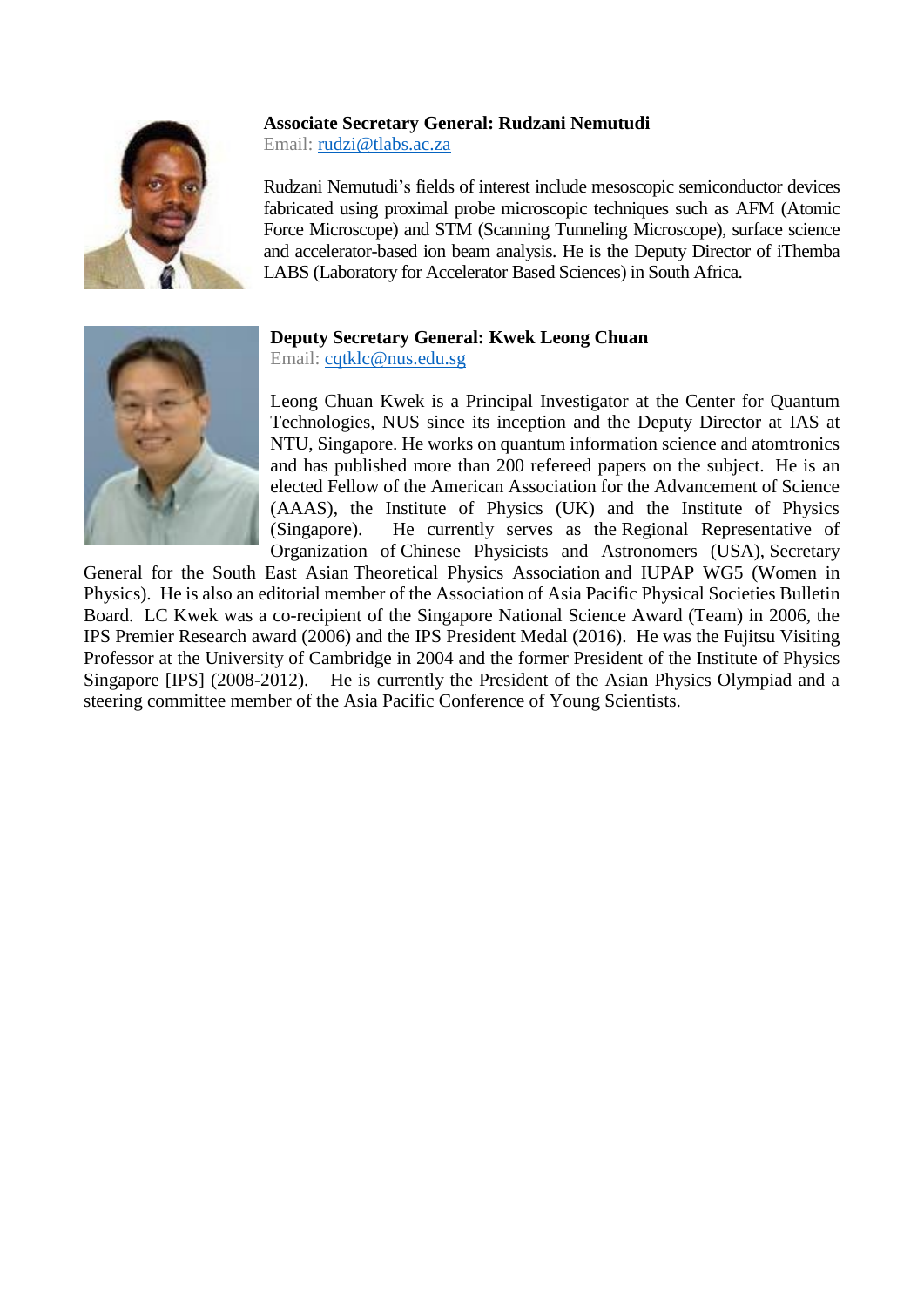#### Vice-Presidents Elected at Large



**Vice-President at Large (Finance): Wang Enge**  Email: [egwang@pku.edu.cn](mailto:egwang@pku.edu.cn)

Enge Wang is the Vice President, Chinese Academy of Sciences (CAS), President Emeritus, University Chair and Professor of Physics, Peking University. His main research accomplishments include the fundamental understanding of the kinetics involved in the formation and decay of surfacebased nanostructures, development of chemical vapor deposition of lightelement nanomaterials, and study of water behaviors in confinement system. He is also the member of the World Academy of Sciences (TWAS), and a fellow of the American Physical Society.

**Vice-President at Large (Centenary): Monica Pepe-Altarelli** Email: [Monica.pepe.altarelli@cern.ch](mailto:Monica.pepe.altarelli@cern.ch)

Monica Pepe Altarelli is an experimental particle physicist working at the LHCb experiment at CERN. Her current main scientific interest is the search for New Physics beyond the Standard Model through the study of very rare decays of charm and beauty-flavoured hadrons and precision measurements of CP-violating observables.



#### **Vice-President at Large (Outreach): Vitaly Kveder** Email: [kveder@issp.ac.ru](mailto:kveder@issp.ac.ru)

Vitaly Kveder works in experimental physics of semiconductors, in particular study of electronic properties of defects in semiconductors and "defect engineering" for solar cells applications.



## **Vice-President at Large (Gender Champion): Silvina Ponce Dawson** Email: [silvina@df.uba.ar](mailto:silvina@df.uba.ar)

Silvina Dawson's field of research is Biological Physics. In particular, I look into the mechanisms by which cells communicate with their environment. To this end I combine optical experiments with mathematical modeling and theoretical analyses.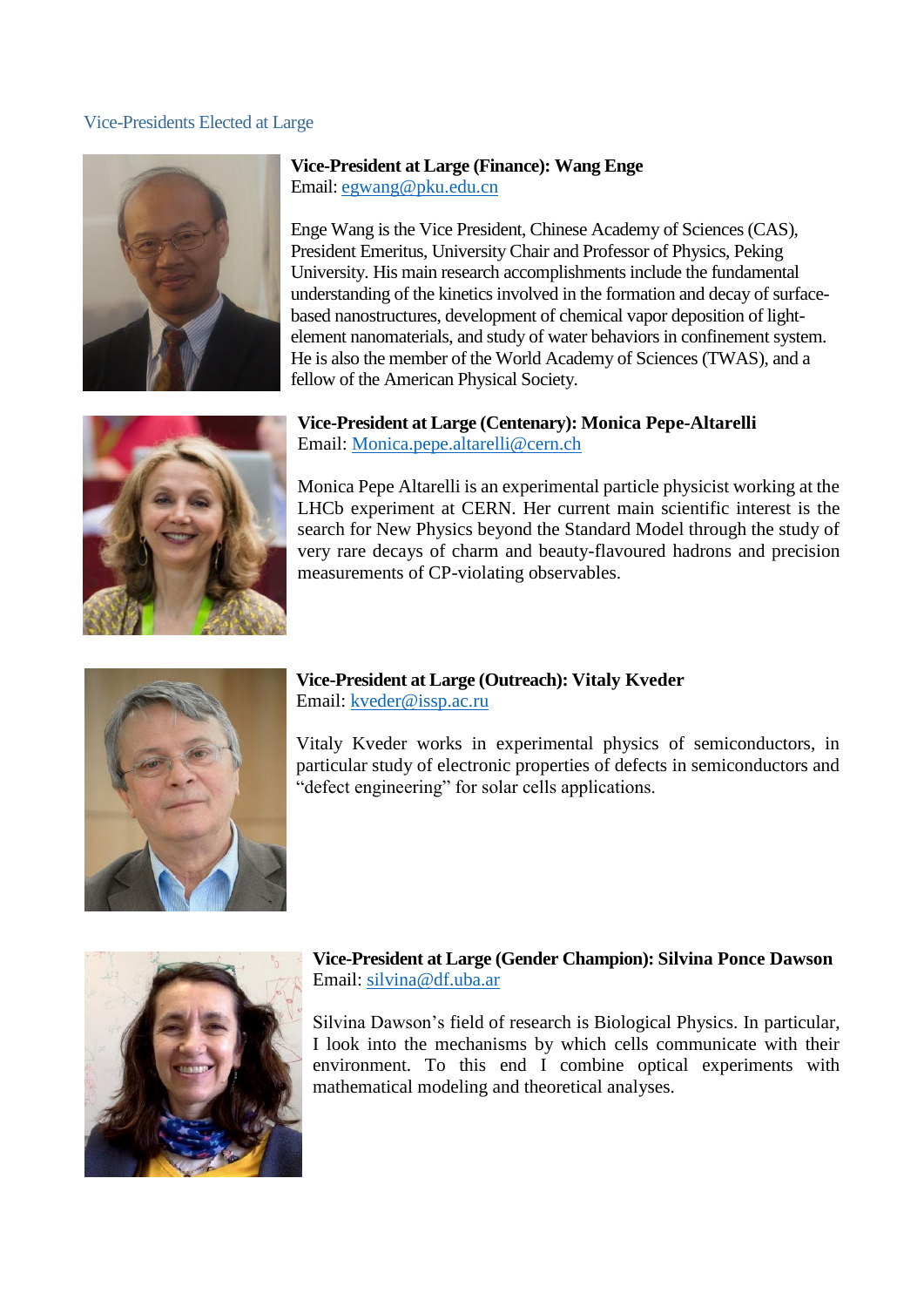

## **Vice-President at Large (New Members): Nithaya Chetty** Email: [nithaya.chetty@up.ac.za](mailto:nithaya.chetty@up.ac.za)

Nithaya Chetty is a computational solid state physicist, working on 2 dimensional systems using density functional methods. He has been one of the drivers for the IUPAP-sponsored African School for Electronic Structure Methods and Applications (ASESMA), which is a series of workshops held every two years in different sub-Saharan countries, designed to foster a collaborative network for research and higher education in the areas of Computational Materials and Biological Sciences.

# Commission Chairs

# **Commission on Symbols, Units, Nomenclature, Atomic Masses & Fundamental Constants (C2)**



**Peter Mohr** Email: [mohr@nist.gov](mailto:mohr@nist.gov)

Peter Mohr's primary area of research is in Quantum Electrodynamics theory and its application to bound states. He is also involved with work on the CODATA least-squares values for the fundamental constants, which they recommend every four years. Another area of involvement is with developments in the International System of Units and its redefinition in terms fundamental constants that will take place in the near future.

# **Commission on Statistical Physics (C3)**



# **Rahul Pandit**

Email: [rahul@physics.iisc.ernet.in](mailto:rahul@physics.iisc.ernet.in)

Rahul Pandit works on a variety of problems in Statistical Physics, Condensed-Matter Physics, and Computational Science. Over the past few decades, he has studied Turbulence, in Fluids, Plasmas, Superfluids, Multi-phase flows, and Complex Fluids, Electrical-wave Turbulence and Cardiac Arrhythmias, and Cold-atom Systems.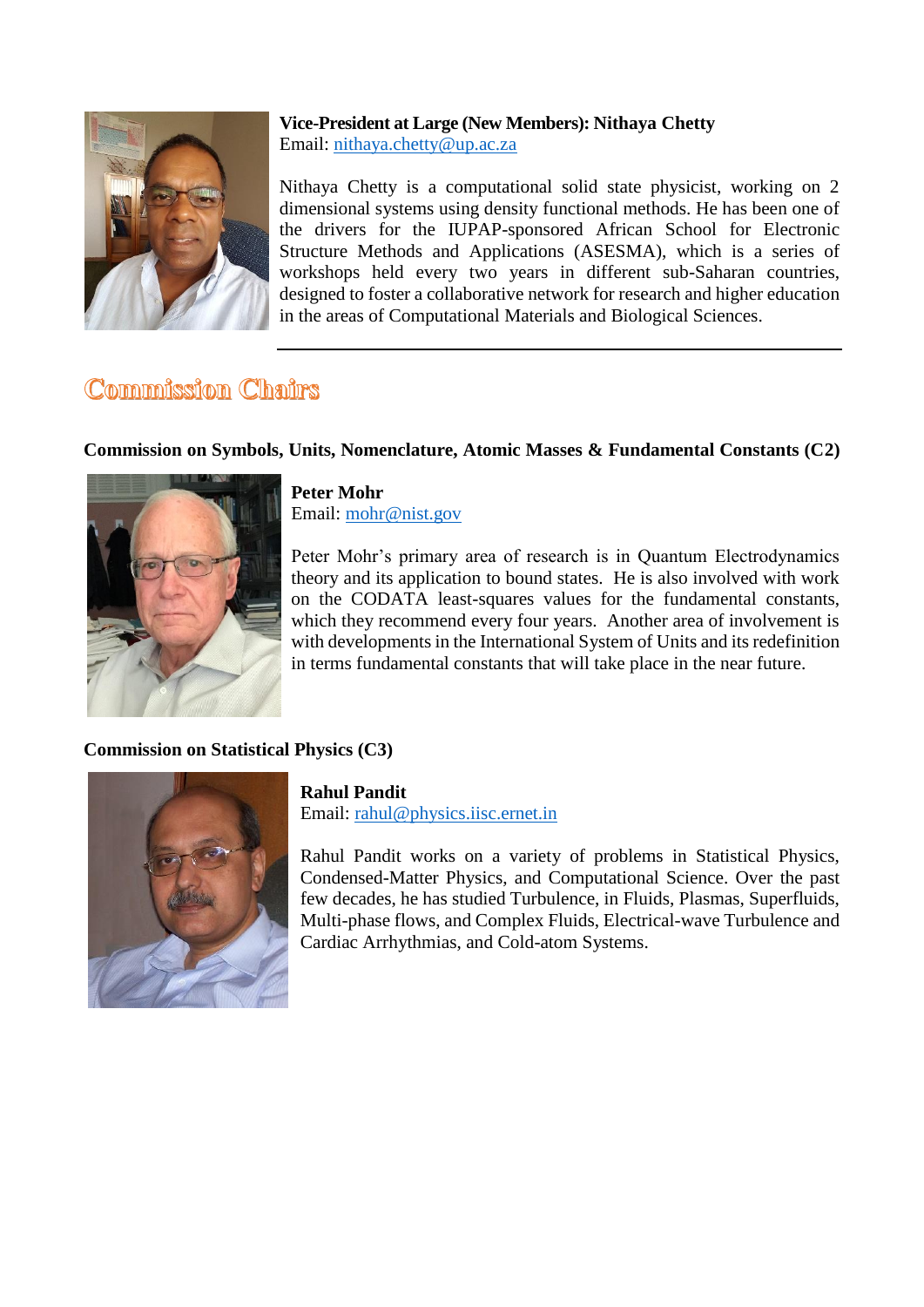## **Commission on Astroparticle Physics (C4)**



**Sunil Gupta** Email: [gupta.crl@gmail.com](mailto:gupta.crl@gmail.com)

Sunil Gupta is a senior Professor at the Tata Institute of Fundamental Research, Mumbai. Expertise in high energy cosmic rays including air shower phenomenon, high energy interactions etc., multi-TeV gamma ray astronomy, and space weather studies. Currently, PI of GRAPES-3, an India-Japan collaboration, located at Cosmic Ray Laboratory in Ooty, India.

#### **Commission on Low Temperature Physics (C5)**



**William P Halperin** Email: [w-halperin@northwestern.edu](mailto:w-halperin@northwestern.edu)

William Halperin is an experimental condensed matter physicist whose research on unconventional superconductivity and superfluid 3He takes place at the extremes of ultra-low temperatures and very high magnetic fields.

**Commission on Biological Physics (C6)**



**Ramin Golestanian** Email: [ramin.golestanian@physics.ox.ac.uk](mailto:ramin.golestanian@physics.ox.ac.uk)

Ramin Golestanian is a theoretical physicist at Oxford University with a background in nonequilibrium statistical physics, soft matter, and biophysics. He has been a strong advocate for the type of biological physics that regards biological systems as living matter, and aims to address new physical questions in these systems.

#### **Commission on Semiconductors (C8)**



## **Rolf Haug**

Email: [haug@nano.uni-hannover.de](mailto:haug@nano.uni-hannover.de)

Rolf Haug's group studies quantum effects in low-dimensional semiconductor structures which includes transport experiments with quantum dots, with quantum Hall effect systems, and with 2D materials.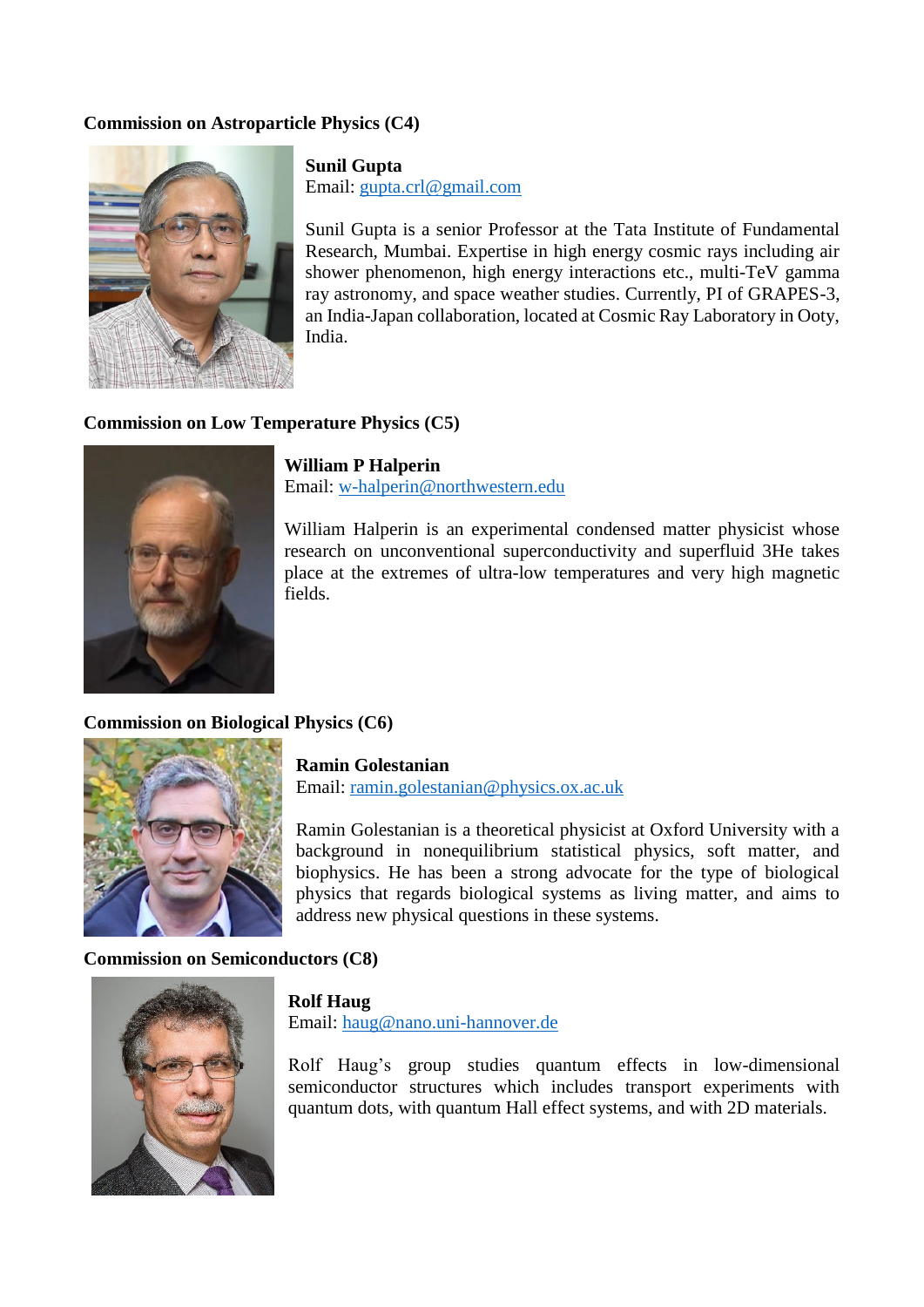## **Commission on Magnetism (C9)**



## **Burkard Hillebrands**

Email: [hilleb@physik.uni-kl.de](mailto:hilleb@physik.uni-kl.de)

Burkard Hillebrands is an experimental magnetism physicist. His special interests are in spin dynamics and magnonics, and in material properties of magnetic films and nanostructures. He is particularly interested in the fundamental properties and applications of magnons (quanta of spin waves), while his technical interest is in the development of space-, time- and phase resolved Brillouin light scattering spectroscopy and time resolved Kerr effect techniques.

#### **Commission on Structure and Dynamics of Condensed Matter (C10)**



**Laura H Greene** Email: [lhgreene@magnet.fsu.edu](mailto:lhgreene@magnet.fsu.edu)

Laura Greene's research is on quantum materials, focusing on fundamental studies to determine the mechanisms of unconventional superconductivity by planar tunneling and point contact electron spectroscopies and developing methods for predictive design of new families of superconducting materials.

#### **Commission on Particles and Fields (C11)**



**Heidi Schellman** Email: [Heidi.Schellman@oregonstate.edu](mailto:Heidi.Schellman@oregonstate.edu)

Heidi Schellman is an experimentalist working at the interface between electroweak and strong interactions physics. She has measured proton structure functions and the mass of the W boson; her most recent research is a study of nuclear effects in quasi-elastic anti-neutrino scattering.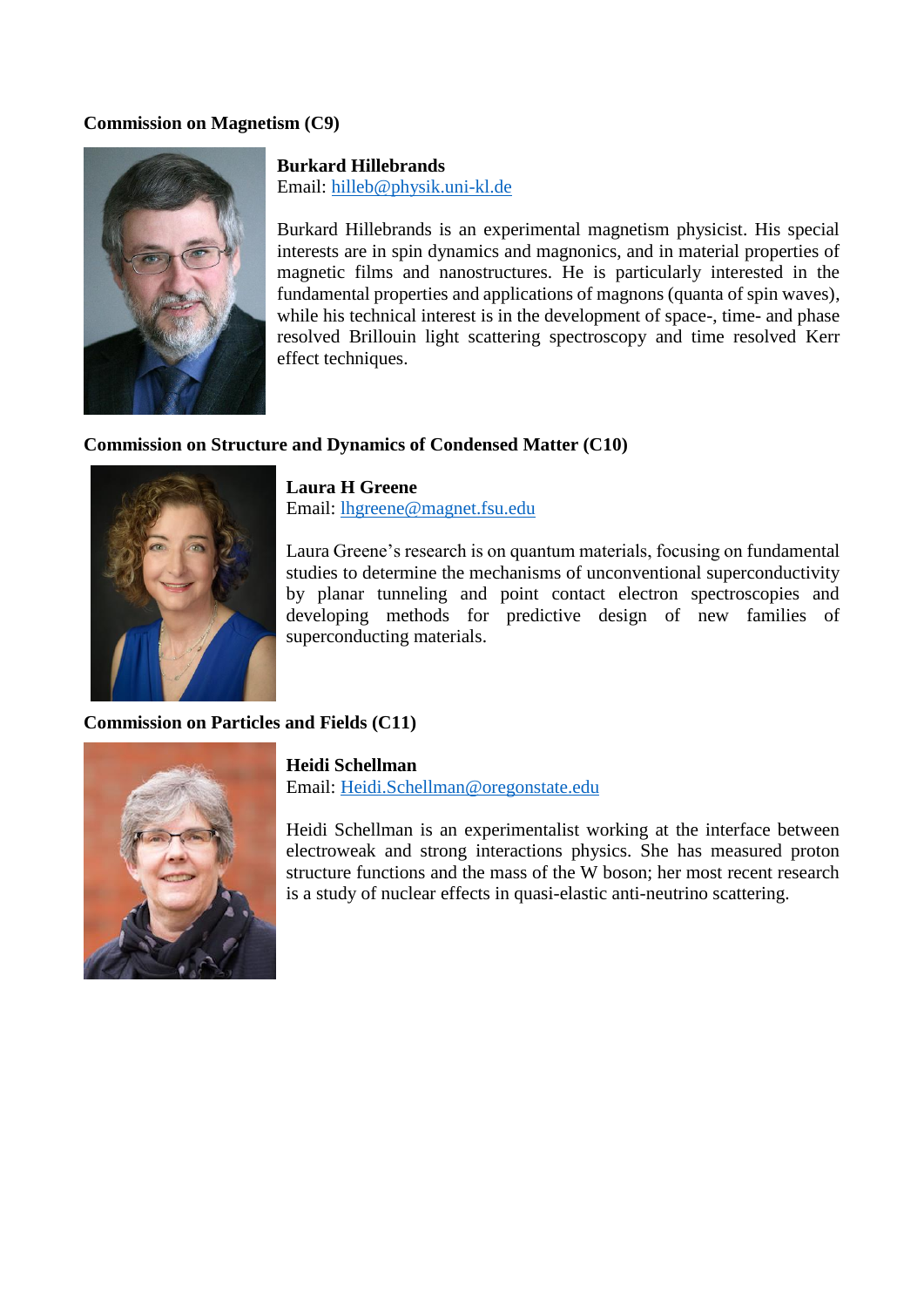## **Commission on Nuclear Physics (C12)**



**Claes Fahlander** Email: [claes.fahlander@nuclear.lu.se](mailto:claes.fahlander@nuclear.lu.se)

Claes Fahlander's field of interest is studies of the structure of the atomic nucleus, a unique many-body quantum system. The research is performed at leading accelerator laboratories around the world, and it focuses on nuclei far from the line of beta-stability, close to the proton drip line, and more recently towards studies of super heavy elements.

#### **Commission on Physics for Development (C13)**



**Sekazi K. Mtingwa** Email: [mtingwa@mit.edu](mailto:mtingwa@mit.edu)

Sekazi Mtingwa is a theoretical physicist who specializes in accelerator beam dynamics and high energy physics. He shared the American Physical Society's 2017 Robert R. Wilson Prize with James Bjorken and Anton Piwinski for their work on a phenomenon called intrabeam scattering, which has empowered major discoveries in a broad range of disciplines by a wide variety of accelerators, including hadron colliders, damping rings/linear colliders, and low emittance synchrotron light sources.

#### **Commission on Physics Education (C14)**



**Roberto Nardi** Email: [nardi@fc.unesp.br](mailto:nardi@fc.unesp.br)

Roberto Nardi is an Associate Professor at the School of Sciences (FC), Education Department, at the State University of São Paulo (UNESP), Brazil. He graduated in Physics at UNESP (1972), earned his master's at the Temple University (USA) (1980) and PhD in Education (Physics Teaching) at São Paulo University (1990). He is now a level I-A researcher at CNPq at the Brazilian National Research Council. He was a member of the Physics Education Research Commission of the Brazilian Society of

Physics (SBF, 2008-2012) and Coordinator of the Science and Mathematics Education Division in the Post Graduate Evaluation System at CAPES (2006-2010). He was also former President (2003- 2005), Vice President (2001-2003) and founder of the Brazilian Association for Research in Science Education (ABRAPEC) and the editor of the Ciência & Educação Journal.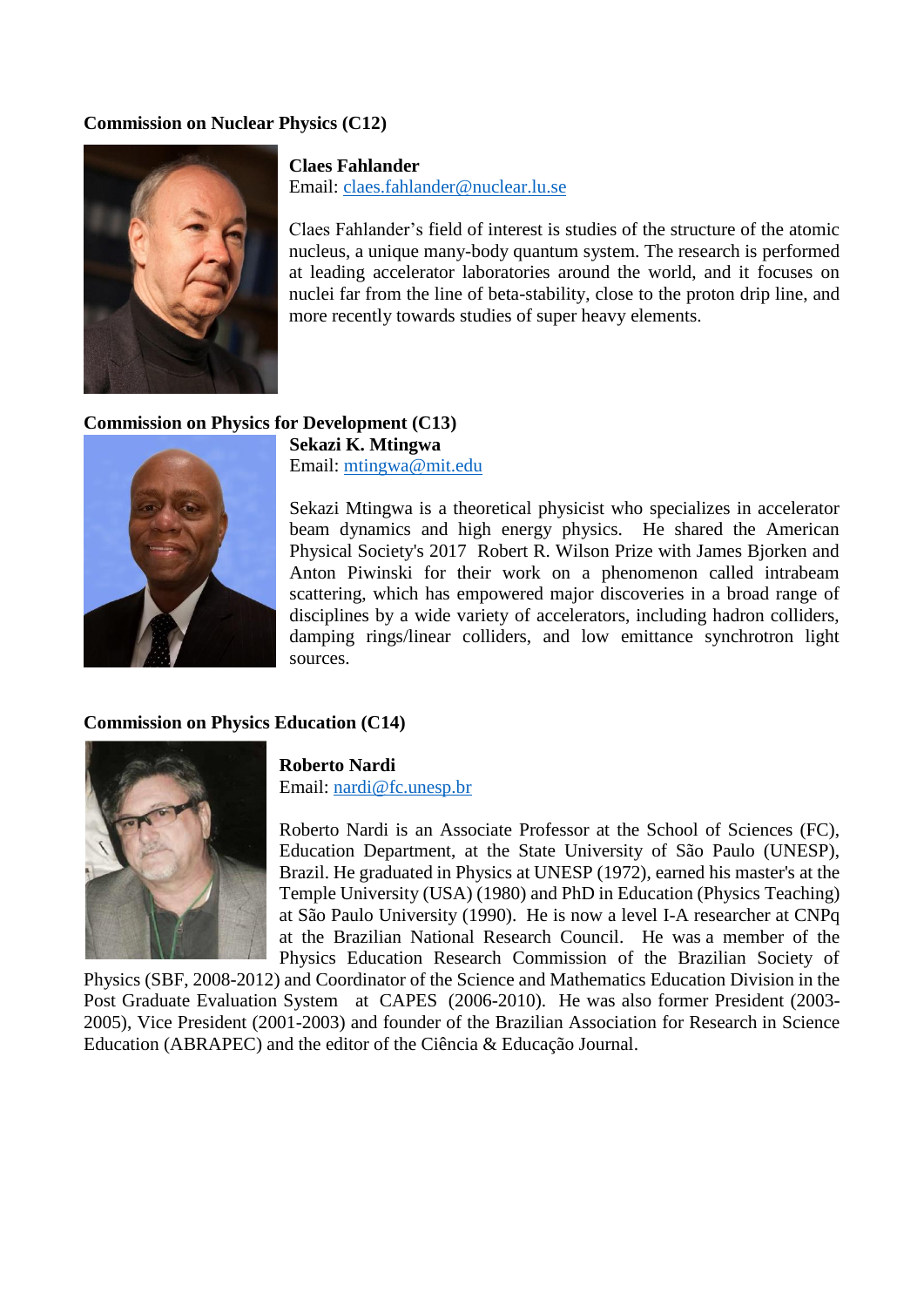## **Commission on Atomic, Molecular, and Optical Physics (C15)**



**Roberto Rivarola** Email: [rivarola@ifir-conicet.gov.ar](mailto:rivarola@ifir-conicet.gov.ar)

Roberto Rivarola's professional interest is focused on the theoretical description of the dynamical interaction of beams composed by atomic particles impacting on atoms and molecules, including biological ones.

#### **Commission on Plasma Physics (C16)**



**Minh Quang Tran** Email: [minhquang.tran@epfl.ch](mailto:minhquang.tran@epfl.ch)

Minh Quang Tran works on Heating and Current Drive of magnetically confined fusion plasma. He is presently Project Leader for the Work Package Heating and Current Drive of the DEMO project within European Consortium EUROfusion.

## **Commission on Laser Physics and Photonics (C17)**



**Tsuneyuki (John) Ozaki** Email: [ozaki@emt.inrs.ca](mailto:ozaki@emt.inrs.ca)

Tsuneyuki Ozaki works on the generation and application of intense ultrafast radiation sources, covering a wide spectrum from X-rays to terahertz. Interested applications include atomic and molecular physics, condensed matter physics, biology and medicine.

## **Commission on Mathematical Physics (C18)**



**Bruno Nachtergaele**

Email: [bxn@math.ucdavis.edu](mailto:bxn@math.ucdavis.edu)

Bruno Nachtergaele is a Distinguished Professor of Mathematics at the University of California, Davis. His general research area is Mathematical Physics with an emphasis on equilibrium and non-equilibrium statistical mechanics, quantum spin systems, quantum information theory, and applications of these fields in condensed matter physics.